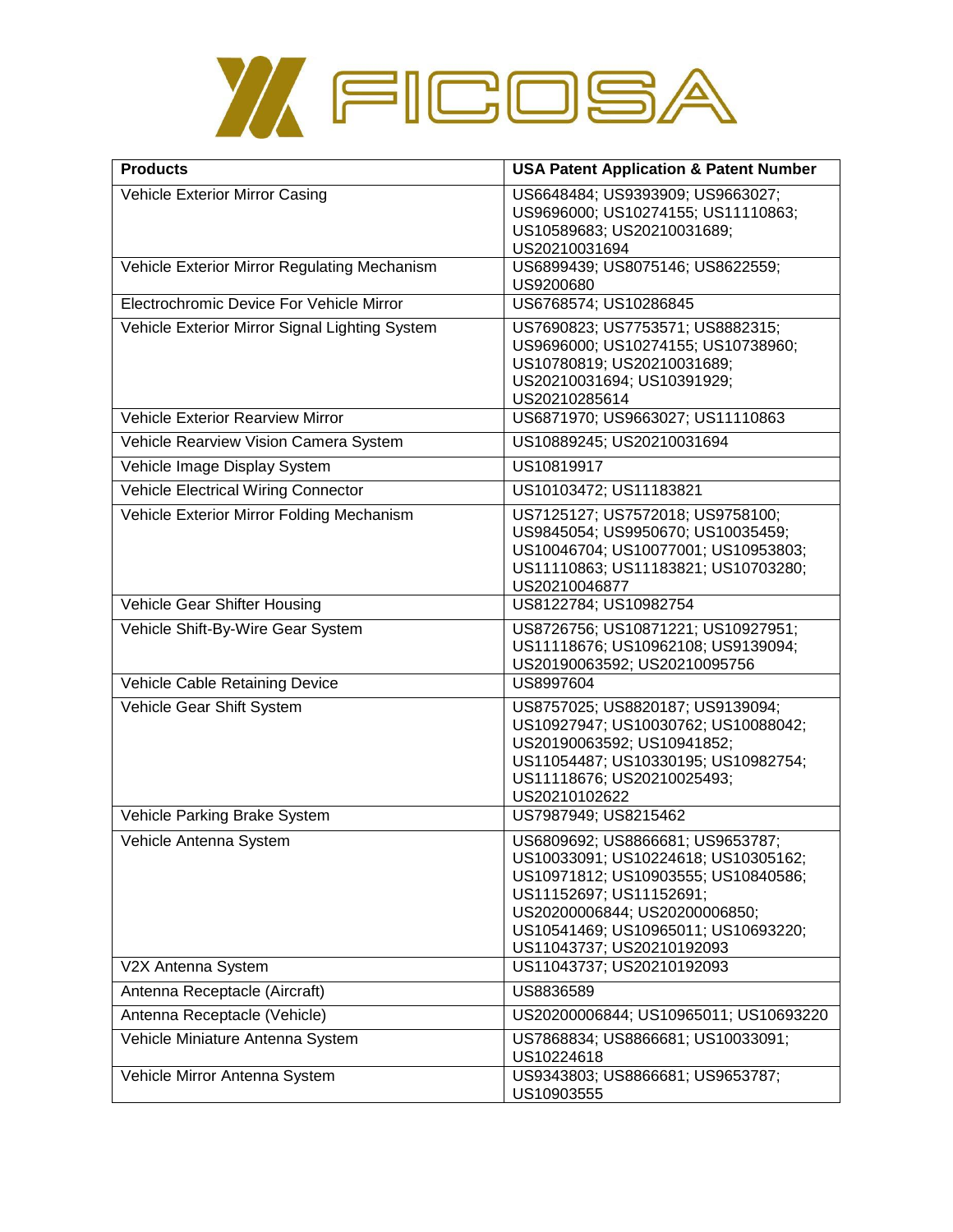

| Vehicle Sharkfin Antenna System                                                                                             | US10033091; US10224618; US10305162;   |
|-----------------------------------------------------------------------------------------------------------------------------|---------------------------------------|
|                                                                                                                             | US10541469; US20200335848             |
| Vehicle Camera Washing System                                                                                               | US10532368; US10335806;               |
|                                                                                                                             | US20200023815; US10144395;            |
|                                                                                                                             | US10286877; US20210018112;            |
|                                                                                                                             | US11208079; US20200370665             |
| Vehicle Lighting Washing System                                                                                             | US7753287; US8671977; US10532368;     |
|                                                                                                                             | US10335806; US11208079; US20200370665 |
| Vehicle Sensor Washing System                                                                                               | US10882495; US10532368; US10335806;   |
|                                                                                                                             | US20200023815; US10144395;            |
|                                                                                                                             | US10286877; US20210009085;            |
|                                                                                                                             | US11208079; US20200370665             |
| Vehicle Glass Panel Washing System                                                                                          | US7281671; US8671977; US11208079;     |
|                                                                                                                             | US20200370665                         |
| Electromagnetic Fluid Valve                                                                                                 | US20210018112                         |
| Object Presence Detection Sensor System For                                                                                 | US6911642; US7378947; US7463166;      |
| <b>Vehicle Perimeter</b>                                                                                                    | US7929048; US8044789; US10596979;     |
|                                                                                                                             | US20200211398; US20200401818;         |
|                                                                                                                             | US20210006691                         |
| Heated Camera System For Vehicle                                                                                            | US7645961                             |
| Vehicle Driver Diagnosis System                                                                                             | US8734359; US9663047                  |
| <b>Exterior Rearview Mirror Camera</b>                                                                                      | US7391014; US7392118; US7929048;      |
|                                                                                                                             | US20200211398; US20200401818;         |
|                                                                                                                             | US20210006691                         |
| Clean / Dirty Camera Detection System For Vehicle                                                                           | US10922803; US20190391075             |
| Vehicle Camera Calibration System                                                                                           | US10902641                            |
| Display Panel Error Detection System For Vehicle                                                                            | US10453367                            |
| Vehicle Camera System                                                                                                       | US10996544; US20200401818;            |
|                                                                                                                             | US20210006691; US20210122299;         |
|                                                                                                                             | US20210284081                         |
| <b>Starting Electric Vehicle</b>                                                                                            | US10160327; US11034244                |
| Electric Vehicle Battery Charger                                                                                            | US10286788; US10632855                |
| Vehicle Seat With Pressure Sensor                                                                                           | US8893564                             |
| Vehicle Seat Manufacturing                                                                                                  | US9452700                             |
| List revised and published January 2022 - For detailed product descriptions and specifications, please visit www.ficosa.com |                                       |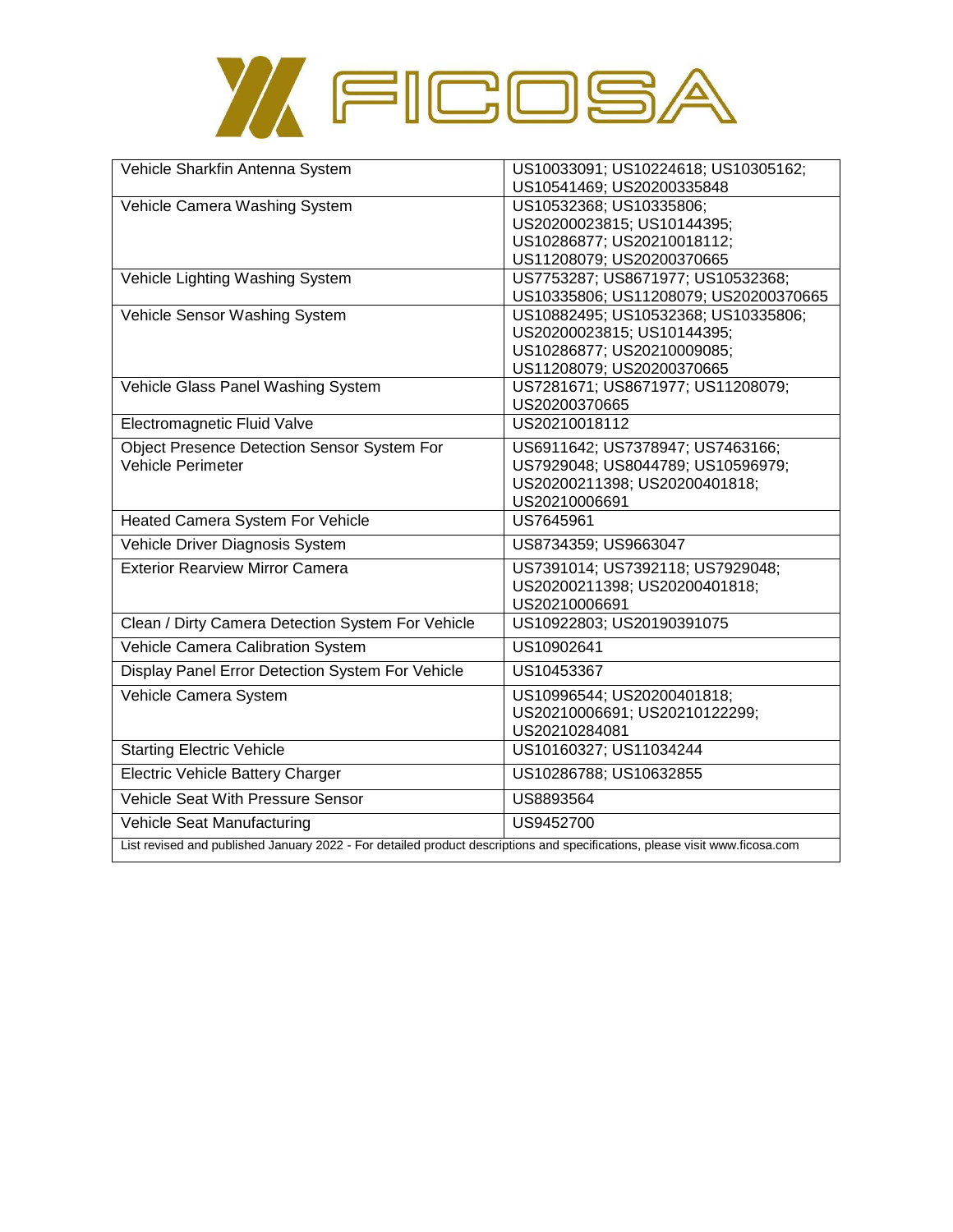

| <b>Products</b>                                         | <b>EU Patent Application &amp; Patent Number</b>                                                                                                                                                                                                                                                |
|---------------------------------------------------------|-------------------------------------------------------------------------------------------------------------------------------------------------------------------------------------------------------------------------------------------------------------------------------------------------|
| Vehicle Exterior Mirror Casing                          | EP2821284; EP2853444; EP3501899;<br>EP3524474; DE60301905; FR2839480;<br>ES2250860; EP1361114; DE112007000230                                                                                                                                                                                   |
| Vehicle Exterior Mirror Regulating Mechanism            | DE60201897; EP1382488; EP1829744;<br>DE602004016063; ES2561931; EP2716927;<br>DE102005050603; ES2254013                                                                                                                                                                                         |
| Vehicle Exterior Mirror Signal Lighting System          | EP1726480; ES2215486; DE112011101860;<br>ES2458428; EP2853444; EP3587914;<br>EP3671018; EP3674795; FR2821308                                                                                                                                                                                    |
| Vehicle Exterior Rearview Mirror                        | DE60304385; FR2839027; EP1359053;<br>ES2261897; ES2458428; EP3524474;<br>DE112007000230                                                                                                                                                                                                         |
| Vehicle Rearview Vision Camera System                   | EP1626290; EP3176037; EP3305597;<br>EP3489087; EP1657568                                                                                                                                                                                                                                        |
| Vehicle Image Display System                            | EP3431338                                                                                                                                                                                                                                                                                       |
| <b>Vehicle Electrical Wiring Connector</b>              | EP3539828; FR2871306                                                                                                                                                                                                                                                                            |
| Vehicle Exterior Mirror Folding Mechanism               | EP1754630; ES2217986; EP2805853;<br>EP2902263; EP3142900; EP3020605;<br>EP3150438; EP3165404; EP3412509;<br>EP3408139; EP3539828; EP3524474;<br>EP2698280; EP3653442; FR2821033;<br>DE602005011133                                                                                              |
| Vehicle Exterior Rearview Mirror Attachment Device      | DE60301905; FR2839480; ES2250860;<br>EP1361114; DE60319597; EP1657456;<br>FR2871121; FR2821033                                                                                                                                                                                                  |
| Vehicle Gear Shifter Housing                            | DE602006004128; EP1770311; EP3561835;<br>EP3447339                                                                                                                                                                                                                                              |
| Vehicle Shift-By-Wire Gear System                       | DE602005012387; EP1752688; EP3670968;<br>DE112007002128; EP2184517; EP2112408;<br>EP2636926; DE102013216719; EP3091256;<br>EP3379370; EP3447340; EP3453925;<br>EP3478990; ES1168934; EP3657049                                                                                                  |
| Vehicle Cable Retaining Device                          | EP2568184; ES2528965; ES2537345;<br>EP2857264; EP3273112                                                                                                                                                                                                                                        |
| Vehicle Gear Shift System                               | DE602006004128; EP1770311; EP3779243;<br>DE102005058244; DE112007002128;<br>EP2515003; EP2532929; EP2636926;<br>ES2444974; EP3128209; EP3306143;<br>EP3379370; EP3447340; EP3478990;<br>EP3483479; EP3495830; EP3561835;<br>EP3645331; ES1168934; EP3447339;<br>EP3657049; EP3670968; EP3653908 |
| Vehicle Parking Brake System                            | EP1608541; EP1609035; DE102006016497;<br>EP2557003; DE102012208930; EP3835624                                                                                                                                                                                                                   |
| Noise Reduction Device For Vehicle Gear Shift<br>System | EP3809021                                                                                                                                                                                                                                                                                       |
| Vehicle Antenna System                                  | DE602004010089; EP1616368; EP3838684;<br>DE112008001263; EP2833479; EP3128672;<br>EP3142187; EP3174157; EP3270461;<br>EP3432418; EP3474376; EP3503291;                                                                                                                                          |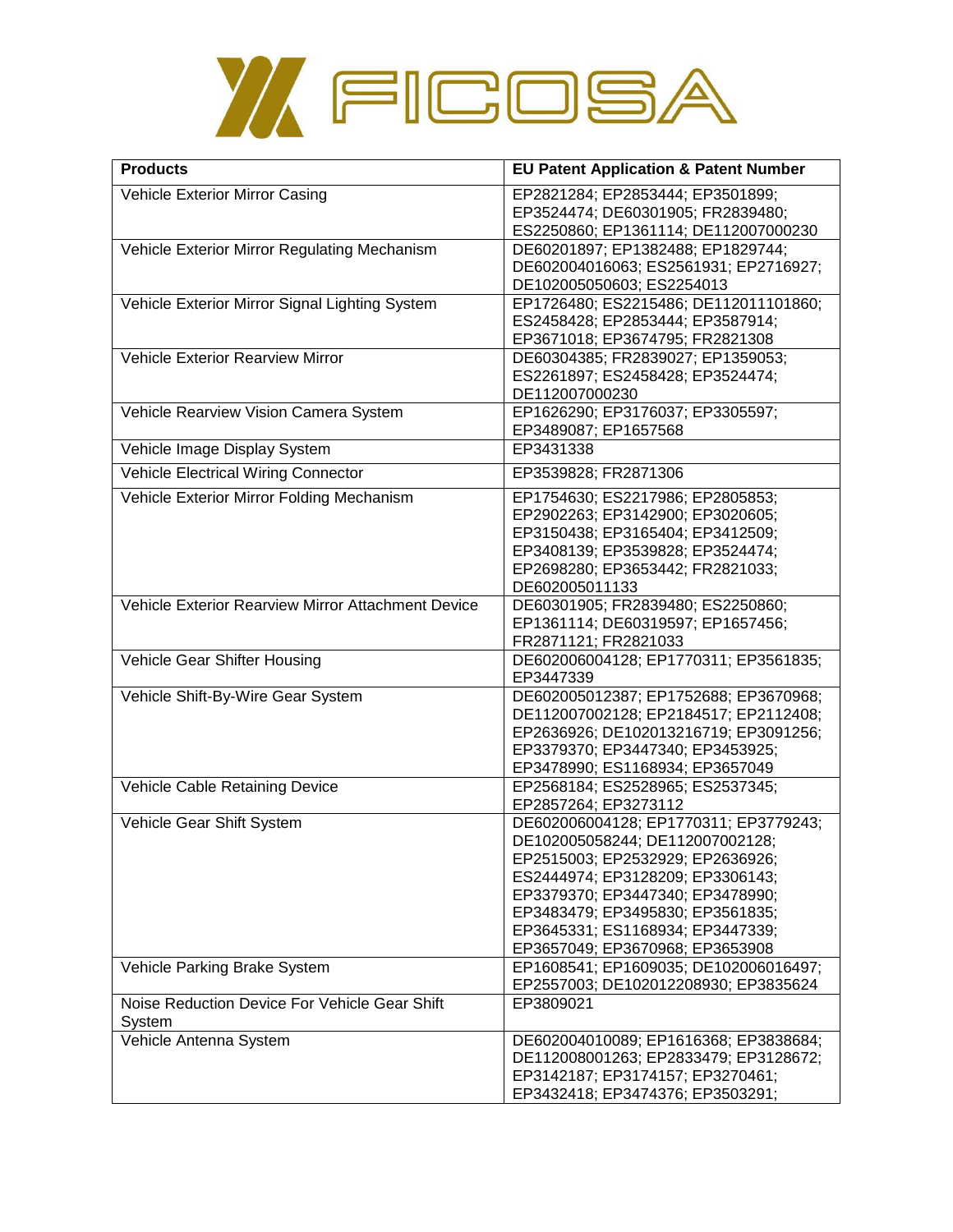

| Antenna Receptacle (Aircraft)                                                  | EP3512038; EP3582323; EP3584886;<br>EP3588674; EP3588673; EP3700011;<br>EP1769565; DE602005022720; EP2026473;<br>DE602007010135; EP2128841; ES2775074<br>EP2332213                      |
|--------------------------------------------------------------------------------|-----------------------------------------------------------------------------------------------------------------------------------------------------------------------------------------|
| Antenna Receptacle (Vehicle)                                                   | EP3432418; EP3588673; EP3700011                                                                                                                                                         |
|                                                                                |                                                                                                                                                                                         |
| Vehicle Miniature Antenna System                                               | DE602004010089; EP1616368;<br>DE112008001263; EP3128672; EP3142187                                                                                                                      |
| Vehicle Mirror Antenna System                                                  | DE602004010089; EP1616368;<br>DE112008001263; EP2429028; EP2833479;<br>EP3503291; EP1769565; DE602005022720                                                                             |
| Vehicle Sharkfin Antenna System                                                | EP3128672; EP3142187; EP3174157;<br>EP3270461                                                                                                                                           |
| V2X Antenna System                                                             | EP3838684                                                                                                                                                                               |
| Vehicle Camera Washing System                                                  | EP2949520; EP2949521; EP3168094;<br>EP3333026; EP3272596; EP3501920;<br>EP3501921; EP3597491; EP3466774;<br>EP3767142; EP3741631; EP3741632;<br>EP3898350                               |
| Vehicle Lighting Washing System                                                | DE10220579; DE10262093; EP1506109;<br>DE60318843; ES2300586; EP3898350;<br>DE112007001761; ES2318980; EP3272596;<br>EP3501920; EP3501921; ES2319374;<br>EP3466774; EP3741631; EP3741632 |
| Vehicle Sensor Washing System                                                  | EP2949520; EP2949521; EP3168094;<br>EP3333026; EP3272596; EP3501920;<br>EP3501921; EP3597491; EP3466774;<br>EP3763580; EP3741631; EP3741632;<br>EP3898350                               |
| Vehicle Glass Panel Washing System                                             | DE60314447; ES2287551; EP3898350;<br>DE112007001761; ES2318980; ES2319374;<br>EP3466774; EP3741631; EP3741632                                                                           |
| Filter For Vehicle Windshield Washer Pump                                      | EP1410966; ES2249579                                                                                                                                                                    |
| Electromagnetic Fluid Valve                                                    | EP3767142                                                                                                                                                                               |
| <b>Object Presence Detection Sensor System For</b><br><b>Vehicle Perimeter</b> | EP3148174; EP1626290; EP1542194;<br>ES2328676; DE60232378; EP1729270;<br>DE602004021433; ES2329683; EP1854666;<br>ES2259543; EP3756949; EP3761113                                       |
| Heated Camera System For Vehicle                                               | DE60333497; ES2349590                                                                                                                                                                   |
| Vehicle Driver Diagnosis System                                                | EP3562394; EP2281506; EP2811474                                                                                                                                                         |
| <b>Exterior Rearview Mirror Camera</b>                                         | EP1626290; EP1640215; DE60312394;<br>EP1657568; EP3756949; EP3761113                                                                                                                    |
| Clean / Dirty Camera Detection System For Vehicle                              | EP3489892; EP3584567                                                                                                                                                                    |
| Vehicle Camera Calibration System                                              | EP3531376                                                                                                                                                                               |
| Display Panel Error Detection System For Vehicle                               | EP3343541                                                                                                                                                                               |
| Vehicle Camera System                                                          | DE202019005397; EP3756949; EP3761113;<br>EP3816723; EP3751834; EP3836529;<br>EP3879807                                                                                                  |
| Image-Based Object Recognition Device For Vehicle                              | DE202015100437; DE112015005258                                                                                                                                                          |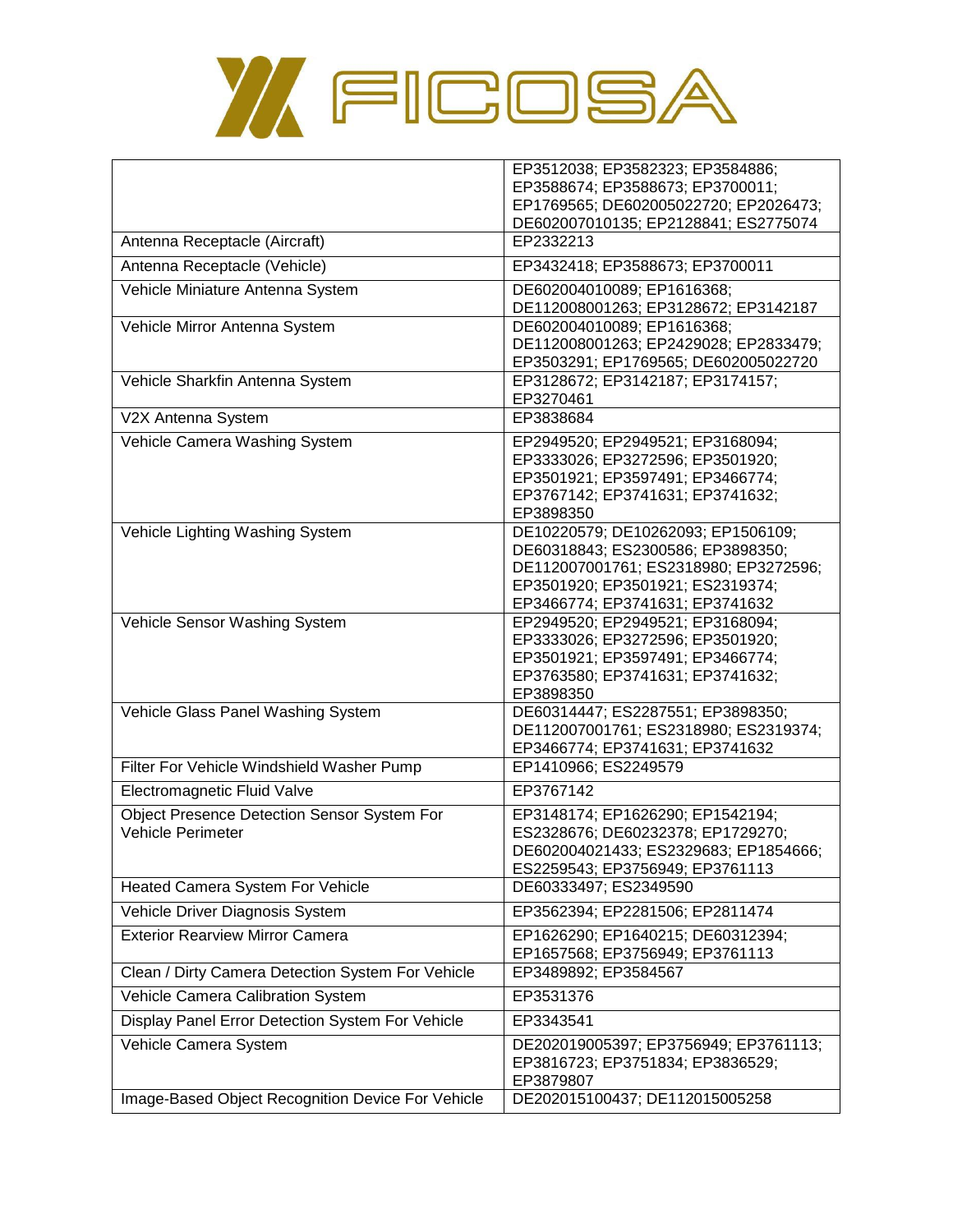

| <b>Starting Electric Vehicle</b>                                                  | EP3147679                                                                                                                                                                            |
|-----------------------------------------------------------------------------------|--------------------------------------------------------------------------------------------------------------------------------------------------------------------------------------|
| Electric Vehicle Battery Charger                                                  | EP3038226; EP3361271; EP3185406                                                                                                                                                      |
| Electric Current Measuring Device For Electric Vehicle                            | EP3306325; EP3842814                                                                                                                                                                 |
| Electric Current Measuring Device With PFC Circuit                                | EP3540448                                                                                                                                                                            |
| Electric Vehicle Battery Pack Balancing System                                    | EP3323665; EP2757653                                                                                                                                                                 |
| Charging Control Device For Electric Vehicle                                      | EP2757653                                                                                                                                                                            |
| Battery Connecting System For Electric Vehicle                                    | EP3421287; EP3525225; EP3223341;<br>EP3843222                                                                                                                                        |
| Diagnostic System For Contactor Of Electric Vehicle                               | EP3674127; EP2857851                                                                                                                                                                 |
| <b>Shunt Resistance Device</b>                                                    | EP3527995                                                                                                                                                                            |
| <b>Electric Vehicle Battery Pack</b>                                              | EP2631964                                                                                                                                                                            |
| Control System For Electromechanical Contactor Of<br><b>Electric Vehicle</b>      | EP3806127                                                                                                                                                                            |
| Power Conversion System For Electric Vehicle                                      | EP3819159; EP3819160                                                                                                                                                                 |
| <b>Vehicle Seat With Pressure Sensor</b>                                          | EP2374652; EP2555946; EP2851239                                                                                                                                                      |
| Vehicle Seat Manufacturing                                                        | DE102013219056; EP3228495; EP3569106;<br>EP3693212                                                                                                                                   |
| Bowden Cable For Vehicle Seat Adjustment                                          | EP3569106; DE102006009023;<br>DE102004009332; DE102005048659;<br>EP2281715; EP3812207                                                                                                |
| Air Pump Valve Device For Vehicle Seat Chamber                                    | EP3489512; EP3660306; EP3599128                                                                                                                                                      |
| <b>Support Structure For Vehicle Seat</b>                                         | EP2374652; EP2555946; DE102007034187;                                                                                                                                                |
|                                                                                   | EP2170648; DE10329852; EP2394846;<br>EP1493618; EP3228495; EP3569106;<br>EP3575144; DE102005053948; EP3812207;<br>DE102008050550; DE102008064663;<br>EP2261075; EP2851239; EP3693212 |
| Bowden Cable For Vehicle                                                          | EP3462047; DE102005040861;<br>DE102005063551; EP2993364; EP3012472                                                                                                                   |
| Dynamic Pneumatic Support System For Vehicle Seat                                 | EP3569106; EP3575144; EP3599128                                                                                                                                                      |
| Vehicle Seat Massage Device                                                       | EP3599128                                                                                                                                                                            |
| Lumbar Support System For Vehicle Seat                                            | EP3569106; EP3575144; DE102005053948;<br>EP2281715; EP3693212; EP3812207                                                                                                             |
| <b>Commercial Vehicle Exterior Mirror Swivel Device</b>                           | DE102016102508                                                                                                                                                                       |
| <b>Commercial Vehicle Exterior Mirror Telescoping</b><br><b>Adjustment Device</b> | EP3235686                                                                                                                                                                            |
| <b>Commercial Vehicle Exterior Mirror With Camera</b>                             | DE102009006109                                                                                                                                                                       |
| Monitoring System For Commercial Vehicle                                          | DE102009034283; EP1854666; ES2259543                                                                                                                                                 |
| <b>Commercial Vehicle Exterior Mirror Mounting System</b>                         | DE102008026039                                                                                                                                                                       |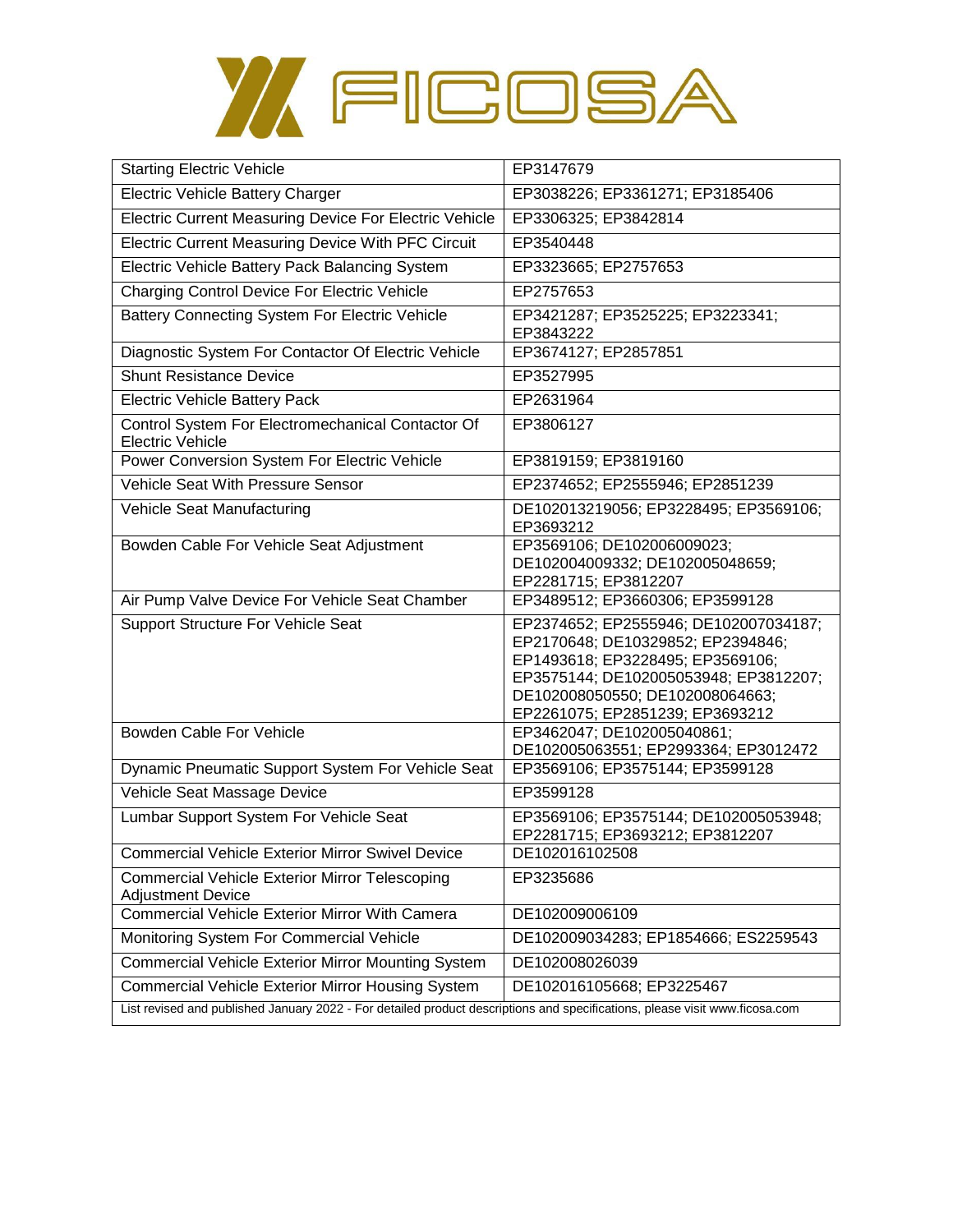

| <b>Products</b>                                                | <b>Asia Patent Application &amp; Patent Number</b>                                                                                                                                                                                                                                               |
|----------------------------------------------------------------|--------------------------------------------------------------------------------------------------------------------------------------------------------------------------------------------------------------------------------------------------------------------------------------------------|
| Vehicle Exterior Mirror Casing                                 | CN104276090; CN104515050;<br>CN109969087; CN110154903;<br>JP2019163031; CN210027212;<br>CN208585176; CN204109897;<br>CN104163138; CN206900251;<br>CN206900253; CN110126737;<br>CN209987831; CN101374692; CN113153878                                                                             |
| Vehicle Exterior Mirror Regulating Mechanism                   | CN101084138; CN101437706;<br>CN102756690; JP5981210; CN103711805;<br>JP6067526; CN203888705; CN101084138                                                                                                                                                                                         |
| Electrochromic Device For Vehicle Mirror                       | CN107187388                                                                                                                                                                                                                                                                                      |
| Vehicle Interior Rearview Mirror                               | CN105882531; JP6517711; CN108216042                                                                                                                                                                                                                                                              |
| Vehicle Exterior Mirror Signal Lighting System                 | JP4348461; JP4928243; CN102947131;<br>CN104515050; CN111332191;<br>CN111332189; CN103786650;<br>CN205601708; CN209852171; CN209484481                                                                                                                                                            |
| <b>Vehicle Exterior Rearview Mirror</b>                        | CN110154903; JP2019163031;<br>CN103786650; CN208585176;<br>CN104163138; CN206900251;<br>CN206900253; CN110126737;<br>CN209987831; CN101374692                                                                                                                                                    |
| Vehicle Rearview Vision Camera System                          | JP4928243; CN107054222; JP6746480;<br>CN107891811; JP6877311; JP2019094055;<br>JP4423208; CN113135145; CN113135144;<br>CN113320483; CN214874512;<br>CN214874513; JP2021030809                                                                                                                    |
| Vehicle Image Display System                                   | CN109286783; JP2019018846                                                                                                                                                                                                                                                                        |
| <b>Vehicle Electrical Wiring Connector</b>                     | CN106104936; JP6546934; CN110254357;<br>JP2019163032; CN210126497;<br>CN110303997; CN112510410                                                                                                                                                                                                   |
| Vehicle Exterior Mirror Folding Mechanism                      | JP4035504; CN100436195; JP4768721;<br>CN104175961; CN104816673;<br>CN106458099; JP6415601; CN105599685;<br>JP6510385; CN106985752; JP6681818;<br>CN108995595; JP2018203251;<br>CN106985755; CN110254357;<br>JP2019163032; CN110154903;<br>JP2019163031; CN108778839;<br>CN104163141; CN205086793 |
| Vehicle Mirror Lens Adhesion Testing Device                    | CN203178173                                                                                                                                                                                                                                                                                      |
| Vehicle Mirror Impact Resistance Testing Device                | CN203178059                                                                                                                                                                                                                                                                                      |
| Vehicle Mirror Deflection Angle Testing Device                 | CN203178054                                                                                                                                                                                                                                                                                      |
| Vehicle Mirror Natural Frequency Testing Device                | CN203177965; CN203177964                                                                                                                                                                                                                                                                         |
| Vehicle Mirror Housing Assembly Attachment<br><b>Structure</b> | CN211667004                                                                                                                                                                                                                                                                                      |
| Test System For Vehicle Electrical/Electronic<br>Components    | CN211669303                                                                                                                                                                                                                                                                                      |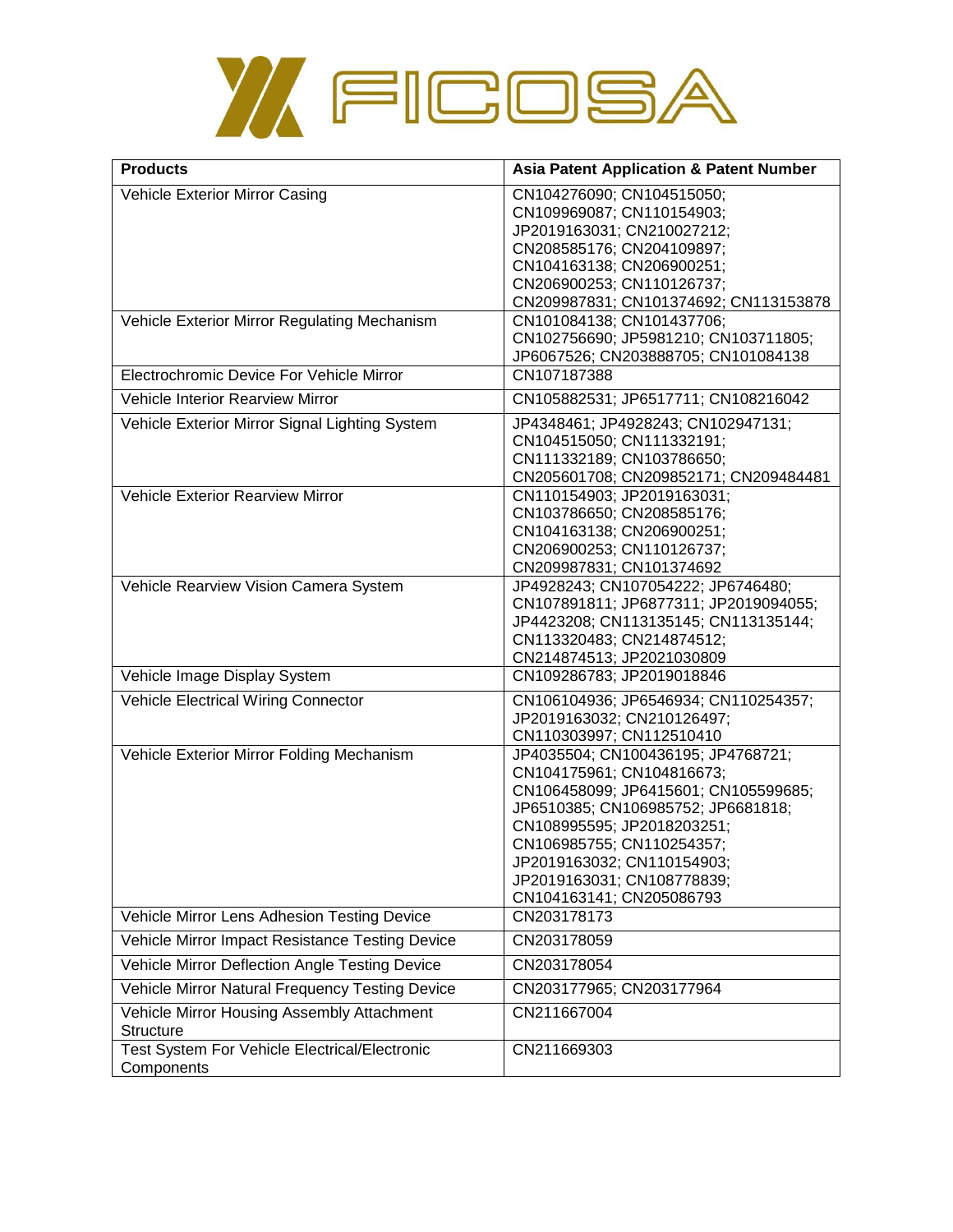

| Vehicle Gear Shifter Housing                  | CN110388457; CN210830413;                                         |
|-----------------------------------------------|-------------------------------------------------------------------|
|                                               | CN204109799; CN206785991;                                         |
|                                               | CN206175639; CN212765949; CN212927386                             |
| Vehicle Shift-By-Wire Gear System             | JP5653039; JP5652846; JP6867415;                                  |
|                                               | CN109424736; CN109469726;                                         |
|                                               | CN108626380; JP6948972                                            |
| Vehicle Gear Shift System                     | JP5356824; JP5653039; CN107893846;                                |
|                                               | JP2018058580; JP6867415; CN109424736;                             |
|                                               | CN109780193; CN109959331;                                         |
|                                               | JP2019089540; JP2019101044;                                       |
|                                               | CN110388457; CN110799374;                                         |
|                                               | JP2020530145; CN210830413;                                        |
|                                               | CN208057921; CN108626380; JP6948972;                              |
|                                               | CN102818004; CN203172433;                                         |
|                                               | CN108302198; CN108700185;                                         |
|                                               | CN206781623; CN206900244;                                         |
|                                               | CN107150630; CN208885941;                                         |
|                                               | CN207554774; CN109416118;                                         |
|                                               | CN106838303; CN109707842;                                         |
|                                               | CN109630675; CN206175639; JP6806653;                              |
|                                               |                                                                   |
|                                               | CN109838551; CN211975847; JP6823209;<br>CN212765949; CN212927386; |
|                                               |                                                                   |
|                                               | CN113007333; CN111637218;                                         |
|                                               | CN112984103; JP2021095997;                                        |
|                                               | CN213598560; CN214500005                                          |
| Vehicle Parking Brake System                  | CN101132955; CN204109799                                          |
| Noise Reduction Device For Vehicle Gear Shift | CN203892522; CN210839184; CN112728061                             |
| System                                        |                                                                   |
| Vehicle Gearshift Testing Device              | CN203216653; CN203216721                                          |
| Vehicle Brake Cable Testing Device            | CN203216711                                                       |
| Vehicle Antenna System                        | KR100821453; CN101682107; JP5033237;                              |
|                                               | CN109672018; JP2019075788;                                        |
|                                               | CN109273867; KR100871233                                          |
| Antenna Receptacle (Vehicle)                  | CN109273867                                                       |
|                                               |                                                                   |
|                                               |                                                                   |
| Vehicle Miniature Antenna System              | KR100821453; CN101682107; JP5033237;                              |
|                                               | KR100871233                                                       |
| Vehicle Mirror Antenna System                 | KR100821453; CN101682107; JP5033237;                              |
|                                               | KR100871233                                                       |
| Vehicle Sharkfin Antenna System               | CN111828453                                                       |
| Vehicle Camera Washing System                 | CN105128825; JP6584145; CN105128826;                              |
|                                               | JP6576686; CN107930889; CN108058676;                              |
|                                               | CN107640132; CN110733469;                                         |
|                                               | CN107930889; CN106694425; JP6902850;                              |
|                                               | CN112240395; CN111959440;                                         |
|                                               | CN111981159; CN113195316                                          |
| Vehicle Lighting Washing System               | CN107930889; CN108058676;                                         |
|                                               | CN107640132; CN107930889;                                         |
|                                               | CN111959440; CN111981159; CN113195316                             |
| Vehicle Sensor Washing System                 | CN105128825; JP6584145; CN105128826;                              |
|                                               | JP6576686; CN107930889; CN108058676;<br>CN107640132; CN110733469; |